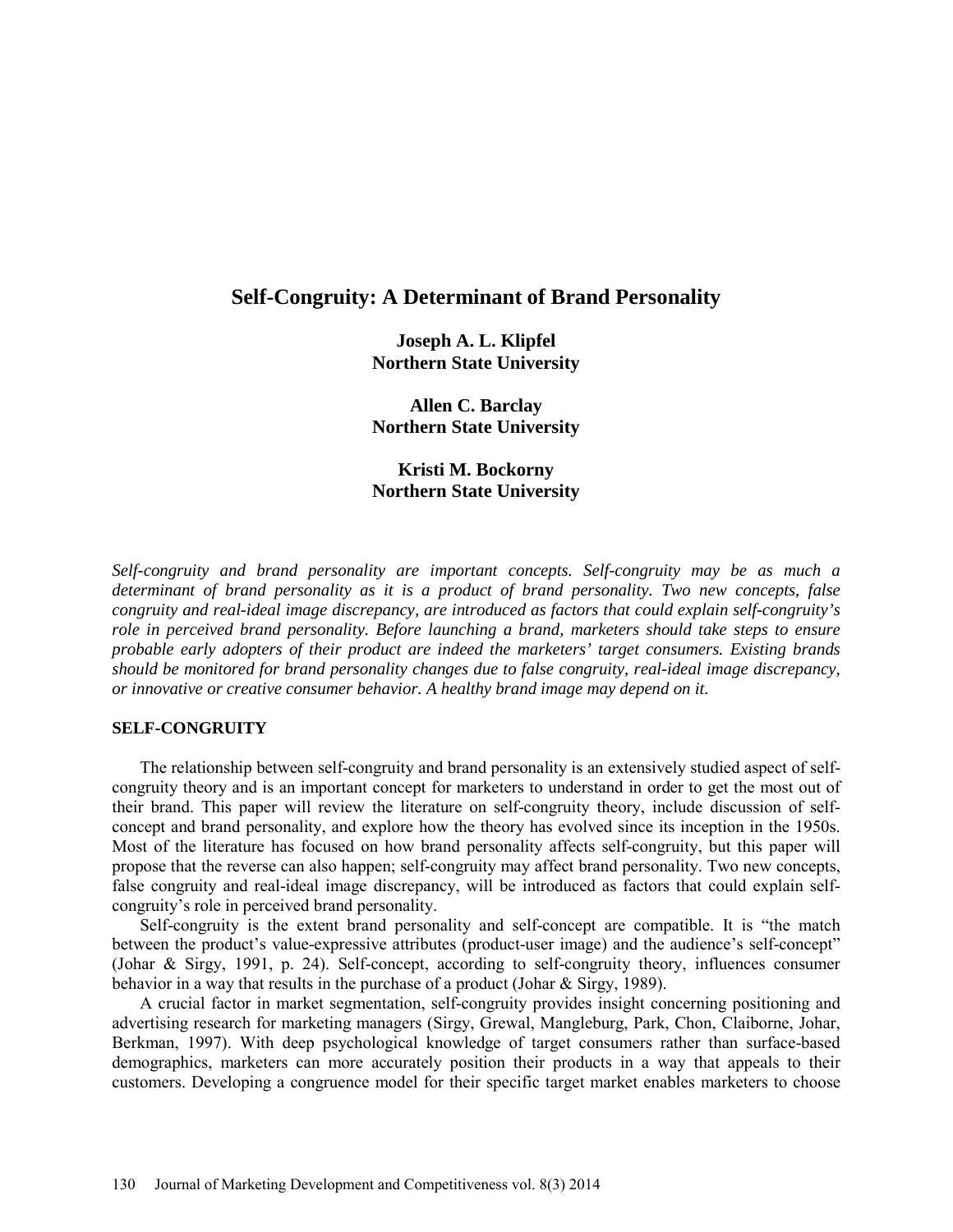the product image attributes (self, ideal, social, or ideal social) that create the greatest level of congruity (Johar & Sirgy, 1989).

## **SELF-CONCEPT**

An understanding of self-congruity theory relies heavily on a grasp of the term *self-concept*, which is considered "a meaningful mode of market segmentation" (Kassarjian, 1971, p. 413). Self-concept refers to the "totality of the individual's thoughts and feelings having reference to himself as an object" (Rosenberg, 1979, p. 7). Or alternatively, self-concept can be thought of as a collection of self-schemas made up of generalizations about the self (Shimp, Barone, & Sprott, 1999). Although self-concept has been consistently defined in the literature, general acceptance in definition does not provide a universal understanding of the relationship between self-concept and consumer behavior, and there were some growing pains in this regard in the process of theory formation. Disagreement about the extent of selfconcept, that is, the number of sub-concepts it should be divided into, has historically led to confusion and uncertainty in self-congruity research (Sirgy, 1982).

The main issue was consistency; each researcher came up with his or her own way to define and describe the components of self-concept. Some early researchers broke it down into two components actual self-concept and ideal self-concept, the former defined as how one believes he or she is in reality, and the latter defined as how one would like to be rather than how one believes he or she actually is (Sirgy, 1982; Dolich, 1969). Self-concept continued to evolve in the literature, and most now treat selfconcept as having four components: actual self-image, ideal self-image, social self-image, and ideal social self-image (Johar & Sirgy, 1991; Johar & Sirgy, 1989; Sirgy, 1982). The first two components remain consistent in definition, while social self-image refers to the beliefs one has about how he or she is viewed by others, and ideal social self-image denotes the image one aspires others to have of him or herself (Johar & Sirgy, 1989).

For example, a certain brand of shoe may have a product-user image, here defined as the image associated with the expected user of a product, of the outgoing, youthful, and active user, and potential consumers may think of themselves as having the same qualities—they believe they are also outgoing, youthful, and active. This is a case where there is congruence between the product-user image and the actual self-image of the consumer. Individuals tend to perceive products in terms of symbolic meaning (Dolich, 1969), and the greater the congruence between this symbolic meaning (e.g., a youthful and exciting shoe) and the consumer's self-concept, the more likely there will be a positive evaluation of, and ultimately purchase of, the product (Kassarjian, 1971). If the consumer wishes he or she is outgoing, youthful, and active, whether in reality he or she is or not, there is congruity between brand image and ideal self-image. Congruence with the consumer's social self-image occurs when the symbolic qualities of the shoe match up with the consumer's perception of the qualities others believe he or she has. And finally, ideal social self-image congruity is achieved when the image the consumer wishes to portray to others is in congruence with the brand image. The consumer believes wearing this brand of shoe will encourage others to see him or her the way he or she wants to be seen.

The reason consumers seek out congruity between product-user image and self-concept is fulfillment of certain needs: self-esteem, self-consistency, social consistency, and social approval (Sirgy & Johar, 1992). The self-esteem motive denotes the tendency for individuals to enhance self-concept by being discriminatory in choosing experiences, and the self-consistency motive explains the tendency for behavior consistent with actual self-image (Sirgy, 1982). Social consistency needs are met by congruence between product-user image and the social self-image. Greater degrees of congruity promote more positive attitudes toward the brand or product (Johar & Sirgy, 1991). Likewise, social approval needs are better met the greater the congruence between the product-user image and the ideal social self-image, and this congruence again leads to positive attitudes toward the brand (Johar & Sirgy, 1991).

Epstein (1992) explained the need for self-congruity with just one all-encompassing motive, "maintaining the coherence of a personal conceptual system" (p. 35). Once this belief set is established, individuals strive to maintain it, sometimes in the face of distress or lack of external reinforcement.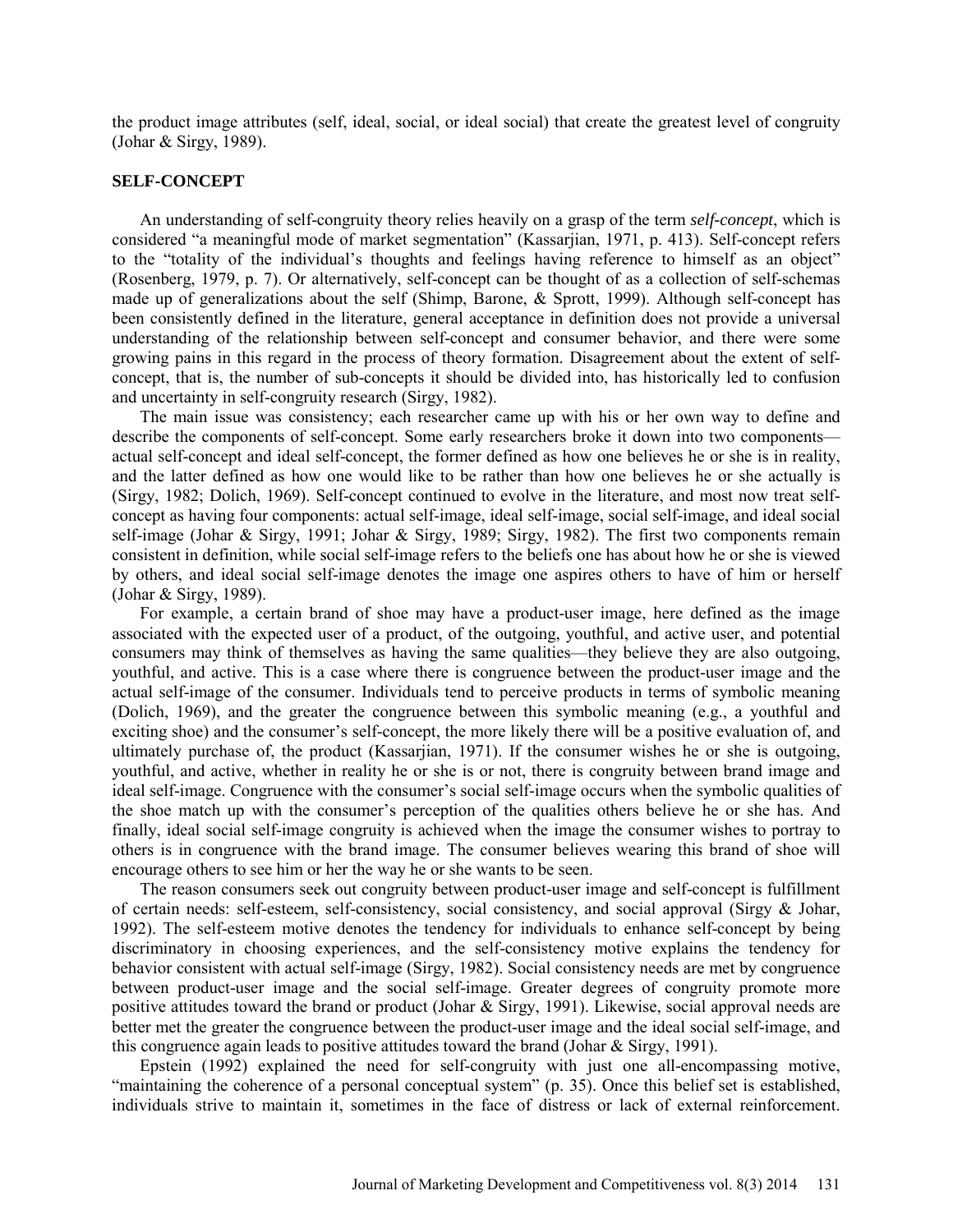Individuals will not only modify their behavior and interpretation of events to confirm their self-concept, but will also encourage behavior in others that will reinforce their beliefs about themselves (Epstein, 1992). Thus, consumers have a tendency to try to preserve their self-concept and will buy products that promote its maintenance.

Sirgy (1982) summed up the importance of self-concept in self-congruity theory like this:

- 1. Self-concept is of value to the individual, and behavior will be directed toward the protection and enhancement of self-concept.
- 2. The purchase, display, and use of goods communicate symbolic meaning to the individual and to others.
- 3. The consuming behavior of an individual will be directed toward enhancing self-concept through the consumption of goods as symbols. (p. 289)

## **BRAND PERSONALITY**

Brand personality is "the set of human characteristics associated with a brand" (Aaker, 1997, p. 347), and is an important aspect of advertising (Plummer, 1984). Consumers think of brands in terms of human personality traits. Use of advertising strategies that utilize this fact, such as anthropomorphization, personification, and creation of user imagery, can give the brand a personality that, like human personalities, is distinct and lasting (Aaker, 1997). A brand's personality is affected by its user imagery, the "set of human characteristics associated with the typical user of a brand" (Aaker, 1997, p. 348). User imagery is the image transferred to a brand from the individuals considered to be the typical users of the brand. This is where brand and human personality formation differ. Human personality traits are based on a person's behavior, physical attributes, attitudes, beliefs, and demographic characteristics (Aaker, 1997). Brand personality traits form through communication of any kind between the brand and the consumer. There is usually nothing intrinsic to a brand that makes it, for example, young, exciting, or traditional; instead these qualities are formed through the direct or indirect contact a consumer has with a brand, including the product-user image (Aaker, 1997; Plummer, 1985).

A distinction to note is the difference between brand personality and product personality. Product personality refers to the image of a specific product within a brand, and is defined as "the set of human personality characteristics used to describe a specific product variant" (Govers & Mugge, 2004). This distinction was important to Govers and Mugge's (2004) study on product attachment. Product attachment is "the emotional bond a consumer experiences with a product" (Mugge, Schifferstein, & Schoormans, 2008, p. 325). Govers and Mugge (2004) iterated there is an emotional tie between products and their owners, and the product is meaningful to the owner in a deep and important way. When a consumer becomes attached to a product, the product provides additional benefits to him or her that go beyond those of other products in the same product category (Govers & Mugge, 2004).

One reason consumers become attached to their products is self-expression (Govers & Mugge, 2004). When products are seen as self-congruent (i.e., having a similar personality to the consumer's self-image), their consumption serves the symbolic function of self-expression. Govers and Mugge (2004) contributed to self-congruity research by showing consumers become more attached to their products the greater the congruence they experience with them. Higher congruence increases the product's symbolic meaning to the owner, and the owner consequentially becomes more attached to the product (Govers & Mugge, 2004).

In addition to brand and product personality, consumers can also experience congruity with store personality (Willems & Swinnen, 2011; d'Astous & Levesque, 2003; Martineau, 1958). Store personality is the way the shopper sees the store in his or her mind, an image that considers the store's functional qualities as well as its psychological attributes (Willems  $\&$  Swinnen, 2011). Consumers are able to hold distinct images of stores and the products they carry (Rocereto & Mosca, 2012). In other words, a store's personality is not automatically derived from the products on its shelves, and marketers of the store must therefore take care to actively position the store to appeal to its target market (Rocereto & Mosca, 2012).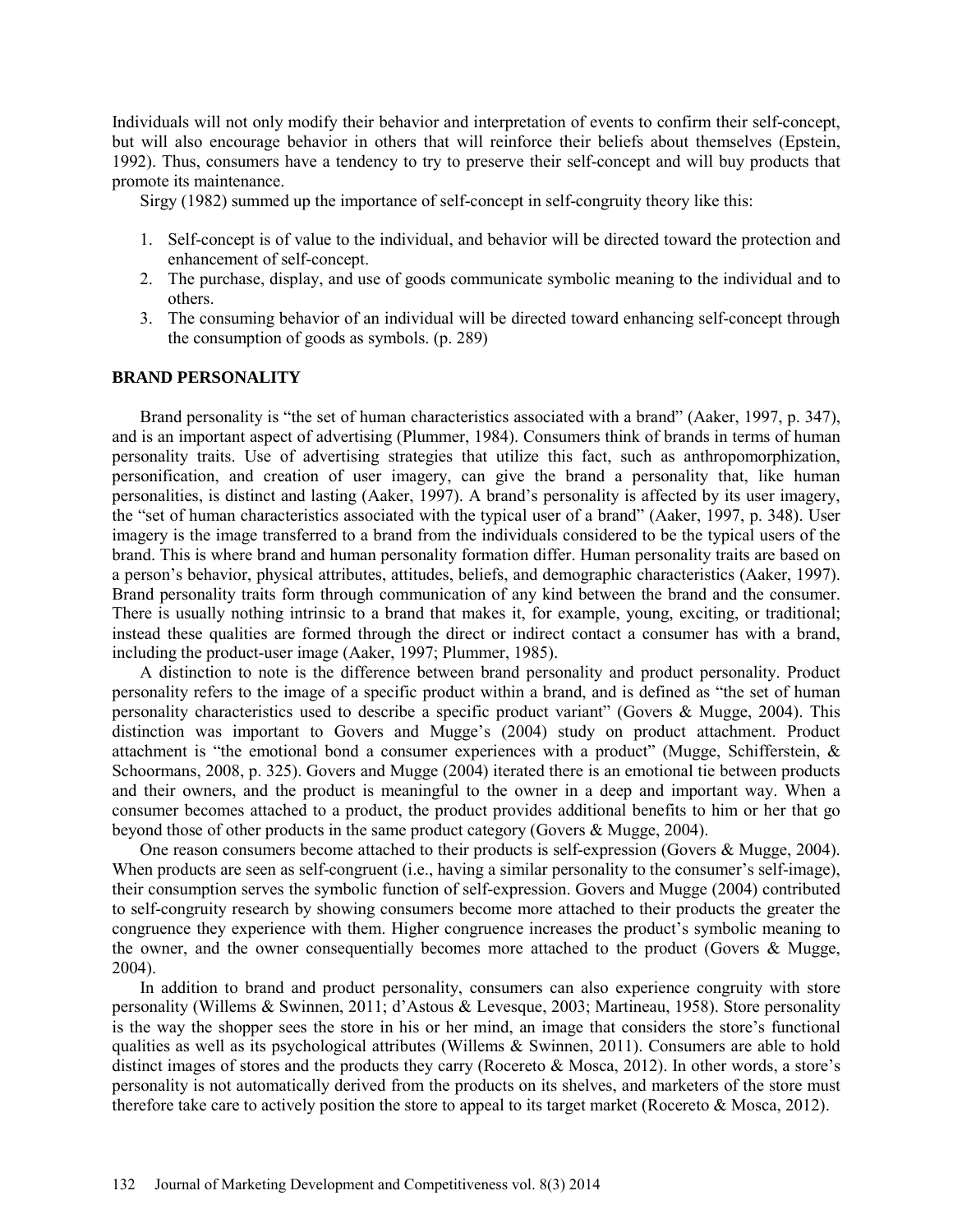Consumers use store, product, and brand personality to simplify buying decisions. People use symbolic images to "summarize a vast complexity of values and meanings" (Lindquist, 1974-1975, p. 29), which enables individuals to easily comprehend and interact with the object at hand, much like he or she would another person. In situations of uncertainty, these symbolic representations serve as decision heuristics (Stern, Zinkhan, & Jaju, 2001).

# **SELF-CONGRUITY AND CONSUMER BEHAVIOR**

The validity of self-congruity has been tested and retested, and research is still being done to determine self-congruity theory's reliability and practical applications in marketing (Hughes & Guerrero, 2012; Boksberger, Dolnicar, Laesser, & Randle, 2011; Aaker, 1999; Aaker, 1997; Sirgy, et al., 1997; Sirgy, 1982). An exploration of self-congruity research should provide enough information to draw conclusions necessary for the sake of marketing theory, not to mention curiosity. Where has the research brought us? How can marketers make use of this information?

## **EVOLUTION OF SELF-CONGRUITY THEORY**

The notion of congruity between self-concept and brand image affecting consumer behavior was first sparked by Gardner and Levy (1955) and expanded on by Levy (1959). It was determined that "modern goods are recognized as essentially psychological things which are symbolic of personal attributes and goals and of social patterns and strivings" (Levy, 1959, p. 119). Furthermore, products have a symbolic character and the consumer will choose products that have a symbolic value set consistent with the way he or she thinks about him or herself (Levy, 1959).

Sirgy (1982) agreed with previous research that consumers' self-images interact with the symbolic images they see in products, but he began to see a problem with self-congruity research methods. Most research was being done with semantic differential scales, which assume equal weighting of image attributes. But, Sirgy claimed, different attributes carry different weights of importance for each consumer. The current testing also did not naturally account for product and user attribute salience across different situations. It is possible that only a few attributes are salient in a given situation, and therefore only the relevant attributes need to be tested. This was the beginning of *situational congruity*, which was introduced by Schenk and Holman (1980), and expanded on by later researchers (Aaker, 1999; Johar & Sirgy, 1991; Shavitt, 1992). Depending on the situation, individuals express a different self in order to "create particular impressions and to obtain positive reactions" (Schenk & Holman, 1980, p. 613). Individuals develop a repertoire of self-images that are called for in different situations (Shenk & Holman, 1980). Thus the consumer's situational self-image depends on the parameters of the social situation; a consumer may experience congruity with a certain brand in one situation and not another.

Sirgy (1982) hypothesized ways to curb some of these methodological shortcomings, which also included possible halo effect bias, social desirability bias, and self-disclosure problems. His recommended solutions for these problems, respectively, were: protocol procedures and free elicitation procedures; selecting neutral self-image attributes or using both positive and negative dimensions and informing consumers that their responses will remain anonymous; and making the testing environment more conducive to self-disclosure—for example, making the environment a cozy room with pictures on the walls and comfortable furniture or using a non-threatening interviewer.

Further improvements to self-congruity measurement were later suggested with the intention of measuring self-congruity more directly, reducing measurement error, and approaching self-congruity from a holistic standpoint (Sirgy, et al., 1997). The new method measured the self-congruity experience more directly than the old method, which first measured product-user image and self-image separately and then used a difference index to combine them (Sirgy, et al., 1997). This use of discrepancy scores can lead to greater error due to forcing the subject to rate self-congruity on non-salient dimensions (Sirgy, et al., 1997). The new method put less emphasis on the compensatory decision rule, the idea that a good congruity rating on one dimension can make up for a poor rating on another (Sirgy, et al., 1997). This is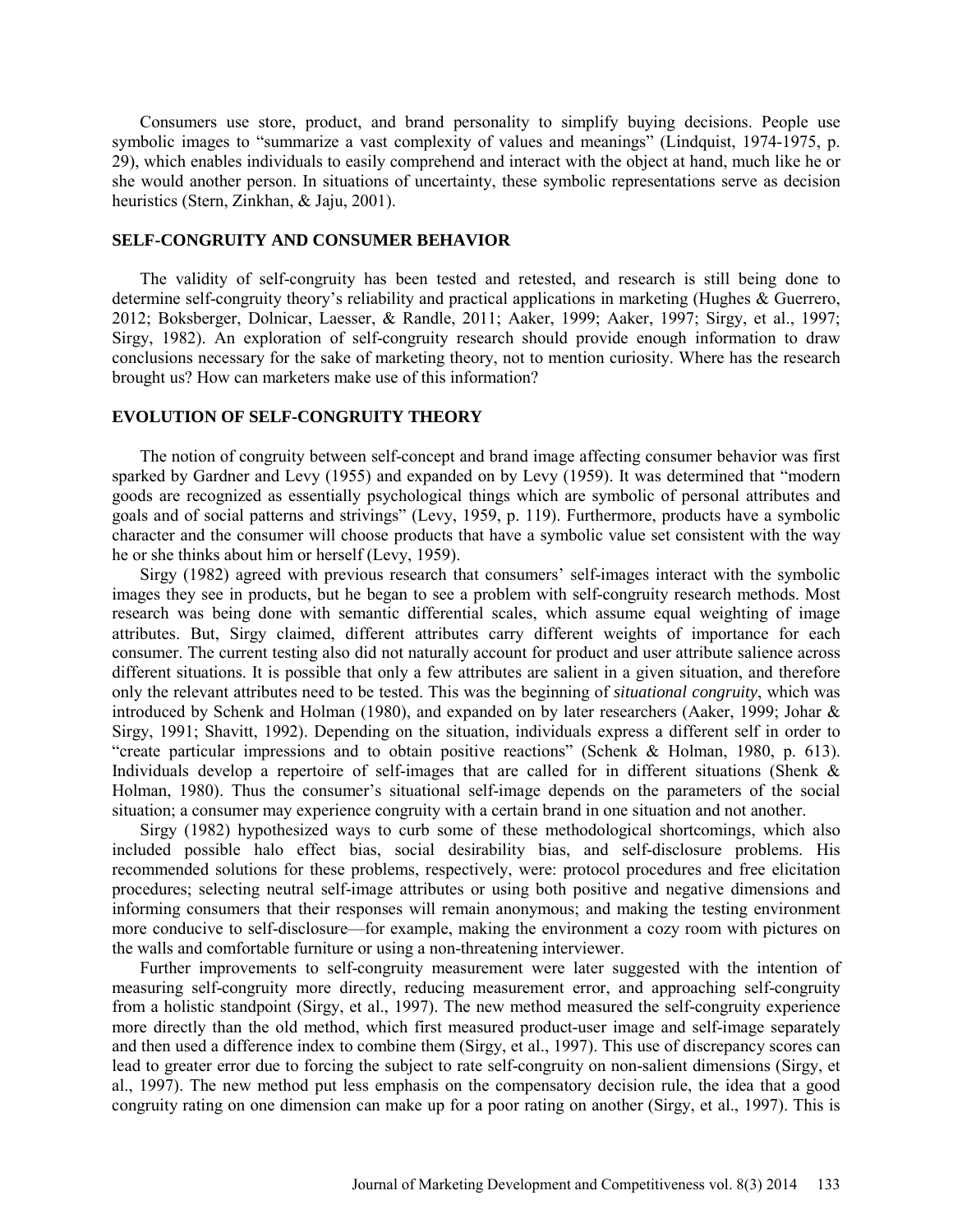done by focusing on global or holistic measures (in tune with how images are processed) instead of analytic or piecemeal measures that must then be integrated using complex decision calculus (Sirgy, et al., 1997). Sirgy, et al.'s (1997) new method addressed some of the measurement challenges regarding issues of salient attributes and situational congruity brought up by Sirgy (1982) and Aaker (1999).

## **FUNCTIONAL CONGRUITY**

Situational congruity was essentially a refinement of self-congruity theory, while functional congruity is in stand-alone contrast to self-congruity. In terms of functional congruity, consumers want products not for the physical products themselves but for the benefits they receive from using the products (Lefkoff-Hagius & Mason, 1993). Functional congruity is "the match between the beliefs of product's utilitarian attributes (performance-related) and the audience's referent attributes" (Johar & Sirgy, 1991, p. 26). Referent attributes are the criteria used to evaluate the performance of the product (Johar & Sirgy, 1991; Sirgy & Johar, 1999). They represent the ideal attributes a consumer seeks in a product. Functional congruity is the comparison between these ideal attributes and the product's actual performance. Like self-congruity, functional congruity is predictive of brand attitude (Sirgy & Johar, 1999). The greater the congruence between the product's utilitarian and value-expressive attributes, the more positive the evaluation of the product will be (Sirgy & Johar, 1999). Functional congruity answers the questions "How well will this product meet my needs?" or "Will this product do what I want it to do?"

# **Attitude Functions**

Both utilitarian (functional) attributes and value-expressive (symbolic) attributes affect product preference (Sirgy & Johar, 1999; Johar & Sirgy, 1989), and are important concepts to understand in the self-congruity literature. Katz (1960) introduced utilitarianism and value-expressiveness as functions of attitudes, meaning they are reasons for holding or for changing attitudes. Also introduced were the egodefensive and knowledge functions, the former describing an individual's need to protect him or herself from harsh realities about him or herself and the latter describing the need to search for meaning, understanding, and clarity (Katz, 1960). Due to theoretical and measurement issues with the egodefensive and knowledge functions, the utilitarian and value-expressive functions began to monopolize the conversation, and the ego-defensive and knowledge functions began to fade away in the literature (Johar & Sirgy, 1991).

Utilitarian attitudes are based on product attributes and their inherent benefits, and product attitudes that serve a utilitarian function "have the goal of maximizing rewards and minimizing punishments associated with the product" (Shavitt, 1992, p. 47). The utilitarian function deals with the notion of expected reward (Johar & Sirgy, 1991). Consumers buy products for their utilitarian attributes when they expect to reach a certain goal with their purchase.

An attitude about a value-expressive product "allows for a positive demonstration of one's central values and self-concept" (Johar & Sirgy, 1991, p. 26). In other words, attitudes that serve a valueexpressive function are perceived to symbolize one's own identity and values (Shavitt, 1992). A valueexpressive product might be Apple's iPhone, which has a young, cool brand personality and is consumed for symbolic purposes. This is in contrast Android's Droid, which is has a more functional (utilitarian) appeal relative to the iPhone (Aguirre-Rodriguez, Bosnjak, & Sirgy, 2012).

The success of value-expressive brands is largely determined by the self-congruity effect (Aguirre-Rodriguez, et al., 2012), and functional congruity is the determining factor in the success of utilitarian brands (Shavitt, 1992). Johar & Sirgy (1991) presented value-expressive and utilitarian appeals as two different routes to persuasion. They developed a model that demonstrated a value-expressive appeal will be more persuasive for a product of high rather than low product value-expressiveness, and a utilitarian appeal will be enhanced by a product that is highly utilitarian (Johar & Sirgy, 1991). The self-congruity route to persuasion "can be viewed as a psychological process in which the audience focuses on source cues and matches these cues to their self-concept (actual, ideal, social, and/or ideal social self-image)"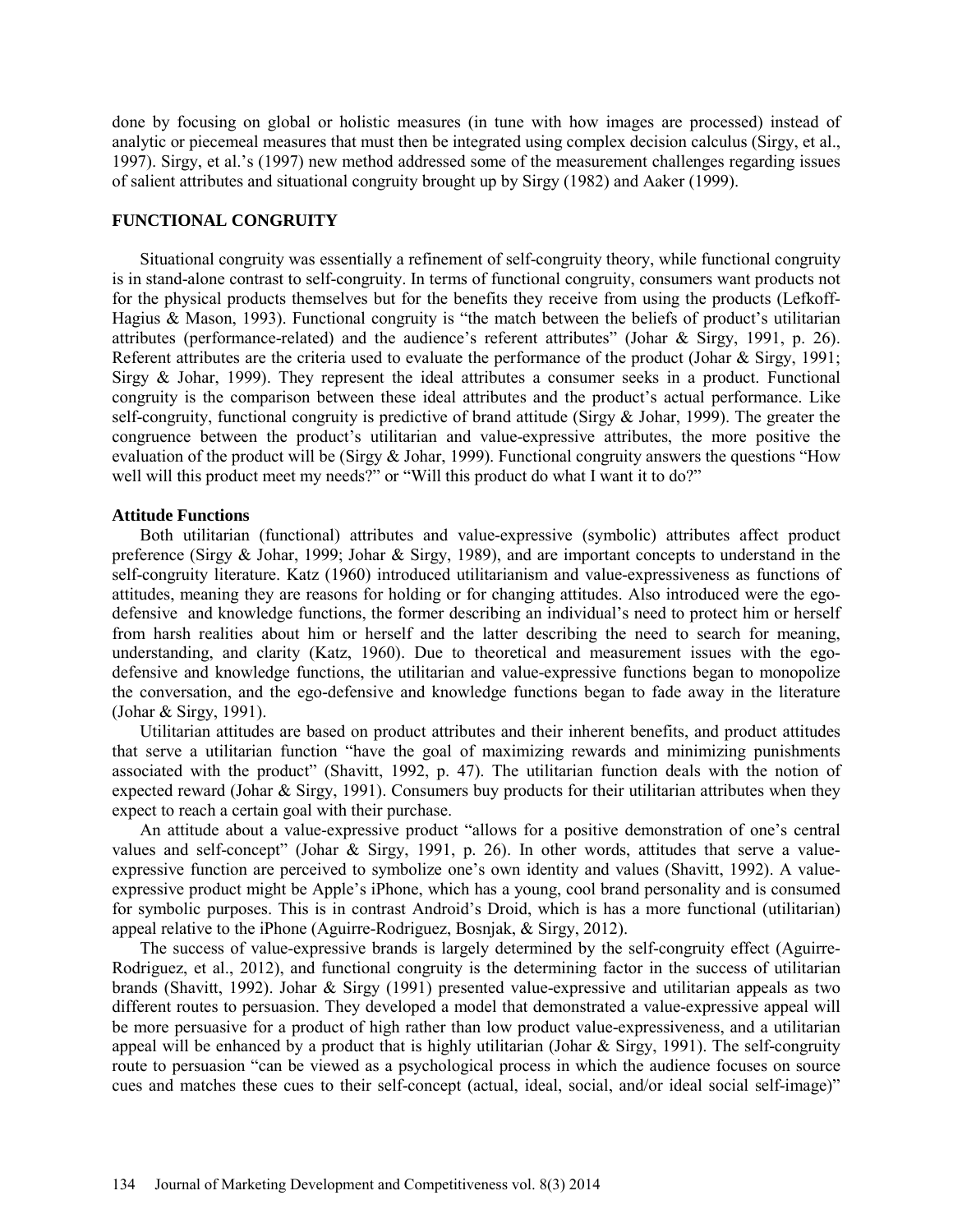(Johar & Sirgy, 1991, p. 26). And fittingly, the functional congruity route to persuasion relies on utilitarian appeals (Shavitt, 1992).

Johar & Sirgy (1991) referenced Petty and Cacioppo's (1986) Elaboration Likelihood Model (ELM) as support for two persuasive mechanisms, the central and peripheral routes to persuasion, and their close relationship with value-expressive and utilitarian appeals. The central route describes attitude change resulting from a consumer highly involved in the message and who diligently considers the meaning of the message and the product's functional attributes (Petty, Cacioppo, & Schumann, 2001). The audience focuses on and processes the quality of the argument (Johar & Sirgy, 1991). The peripheral route to attitude change is a more passive process. Attitude changes caused by the peripheral route occur because of some positive or negative cue associated with the product, not because the consumer has considered the merit of the finer points in the message (Petty, et al., 2001). ELM provides support for the distinction between self-congruity and functional congruity (Johar & Sirgy, 1991). Persuasion via self-congruity can be seen as a form of peripheral processing, and the functional congruity route a form of central processing (Johar & Sirgy, 1991).

#### **Strength of Self-Congruity Theory**

Self-congruity has not always been widely accepted, and for a length of time researchers struggled to prove its significance (Hughes & Guerrero, 2012; Boksberger, et al., 2011; Aaker, 1999; Aaker, 1997). The theory has reached a state of general acceptance, however. Self-congruity's significance has been supported in varying venues, including retail store choice (Willems & Swinnen, 2011), sponsorship events (Mozodier & Merunka, 2011), the housing market (Sirgy, Grzeskowiak, & Su, 2005), tourism (Boksberger, Dolnicar, Laesser, & Randle, 2011), and even career choice (Nolan & Harold, 2010). In response to progression in self-congruity research that suggested conflicting conclusions about the theory's validity, Aguirre-Rodriguez, et al. (2012) conducted a meta-analysis of self-congruity and found evidence of a robust self-congruity effect. Their results show that "the self-congruity construct is a valid and robust foundation for current and emerging consumer identity and symbolic consumption research" (Aguirre-Rodriguez, et al., 2012, p. 1184).

## **SELF-CONGRUITY AND BRAND PERSONALITY**

Since the 1950s when self-congruity theory was proposed, there has been an effort on the part of researchers to get self-congruity theory to a place where it is practical for marketers to apply it in a methodical way in everyday situations. Most research focused on moderators of the relationship between self-congruity and consumer choice. The research tested which moderators were significant, the extent of their influence, and the conditions necessary for their relevance. Product conspicuousness (Sirgy, 1982; Dolich, 1969), product personalization (Sirgy, 1979), time (Sirgy, 1982), response mode (Hong & Zinkhan, 1995), and product ownership (Barone, Shimp, & Sprott, 1999), were all shown to moderate the effects of self-congruity.

Research on human personality, another extensively studied ingredient in self-congruity theory, initially produced few results to support self-congruity's significance (Kassarjian, 1971). Aaker (1999) hypothesized this was due to the malleable self-concept, the idea that personality can vary across situations. Traditional measures used the personality model, which assumes personality traits remain consistent under all conditions (Aaker, 1999). The situation model, in contrast, assumes different personality traits become salient in response to different situations (Aaker, 1999). For example, a student may see him or herself as both a good student (smart) and a good athlete (athletic). Though he or she may possess both traits, in a given situation (e.g. a basketball game) one trait may become more salient (athletic) than the other (smart).

Situations activate self-schemas, which are "comprised of cognitive information representing generalizations about one's self" (Barone, Shimp, & Sprott, 1999, p. 77). These self-schemas are what consumers draw on to determine self-congruity, and they are contingent on the brand and its perceived relevance to the self (Barone, Shimp, & Sprott, 1999). Thus situation congruity, the match between salient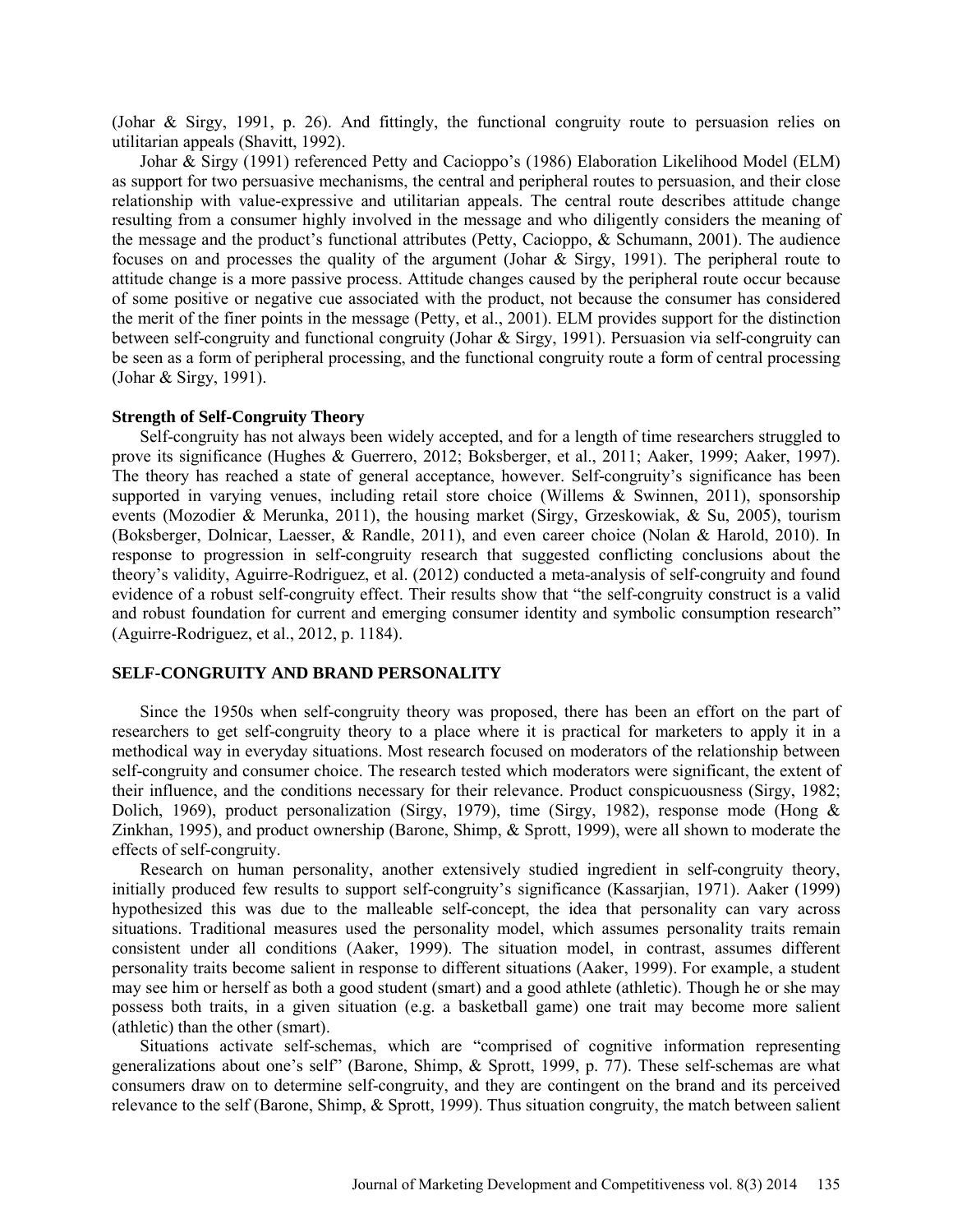personality traits and situation (Aaker, 1999), is an important aspect of self-congruity. Situation congruity was one of the first real attempts at providing theoretical support that brand personality can determine self-congruity (Aaker, 1999).

## **Self-Congruity as a Function of Brand Personality**

Brand personality is defined as "the set of human characteristics associated with a brand" (Aaker, 1997, p. 347). Brands can serve a symbolic or value-expressive function as well as a utilitarian function (Keller, 1993). When the brand is serving a value-expressive function, brand personality becomes the route to self-congruity.

Some researchers indicate there is still little empirical evidence in support of self-congruity theory (Boksberger, Dolnicar, Laesser, & Randle, 2011; Aaker, 1997). The problem may lie in something as simple as measurement of brand personality. Early researchers struggled to find a consistent way to measure brand personality; often they would develop ad hoc scales for their specific study, using only traits that were tailored to the brands being studied (Branaghan & Hildebrand, 2011). Aaker's (1997) framework of brand personalities opened the door for future researchers to consistently measure brand personality and its significant role in self-congruity. A mirror to the "Big Five" human personality dimensions (i.e., Extraversion, Emotional Stability, Agreeableness, Conscientiousness, and Openness to Experience; Barrick & Mount, 1991), the brand personality framework is now the standard for brand personality measurement (Willems & Swinnen, 2011). In her research, Aaker (1997) asked 631 subjects to rate a subset of 37 brands based on 114 personality traits. Employing an exploratory principal components factor analysis, Aaker (1997) narrowed these 114 traits to the five personality dimensions seen as most distinct by consumers: Sincerity, Excitement, Competence, Sophistication, and Ruggedness.

Aaker then conducted a facet identification study to further enhance the understanding of each dimension (Branaghan & Hildebrand, 2011). This process identified 15 facets that best describe the five dimensions (see Figure 1).





(Aaker, 1997, p. 352)

This brand personality framework provided some relief for those disappointed with the "weak empirical support for self-congruity effects" (Aaker, 1997, p. 353). Recognizing the fundamental differences between human personality and brand personality allows researchers to better understand the nature of the match between them. Rather than forcing human personality traits onto brands, researchers can study the relationship between distinct human and brand characteristics. For example, the congruity between a person who possesses the quality "open to experience" and a brand of shoe that has the quality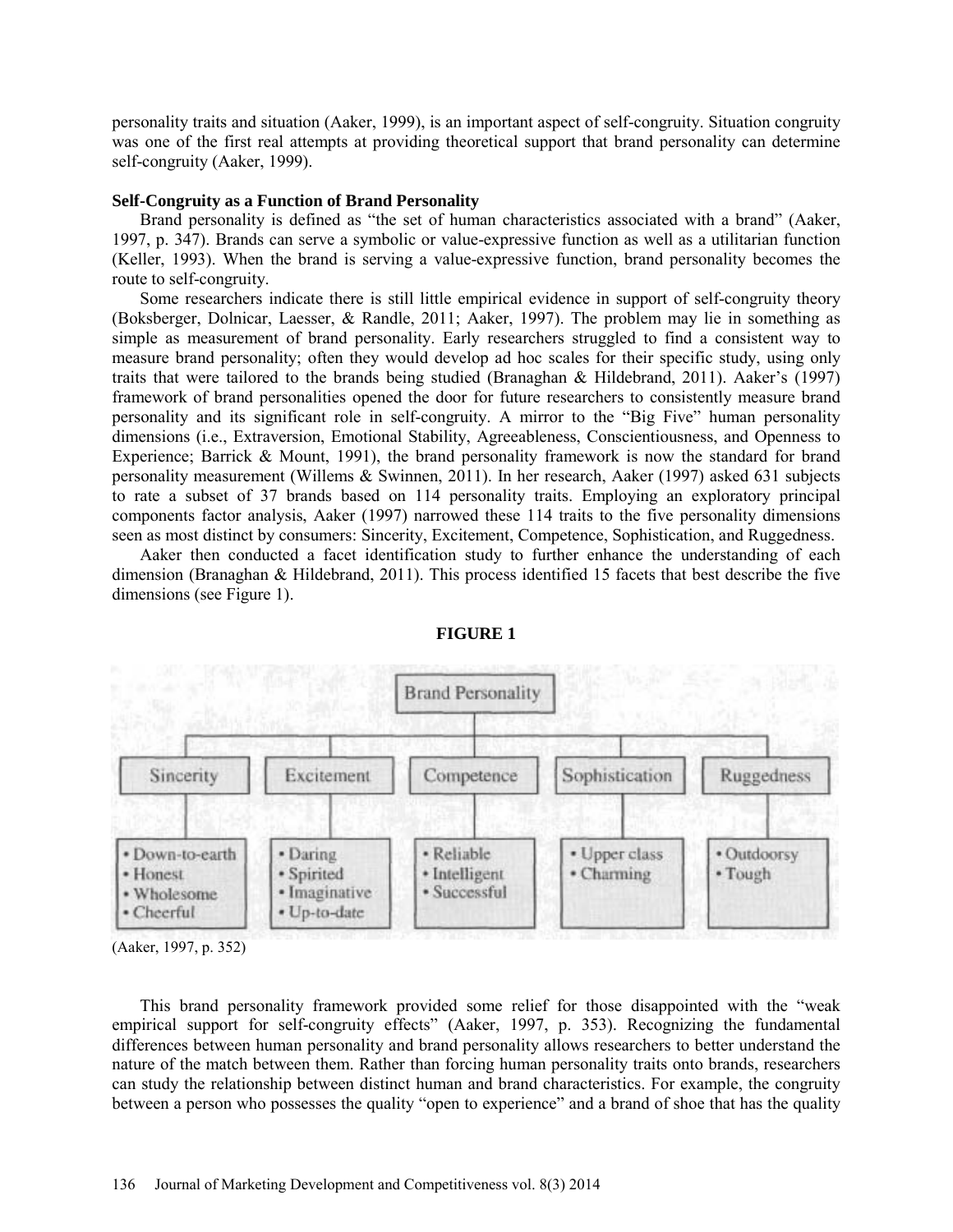"rugged" can be examined more effectively using the respective human and brand personality frameworks. The brand is not forced to be rated on the same scale as the person (and thereby take on a trait artificial to the brand, like *open to experience*), but is allowed to take on the trait more naturally associated with brands like it, such as *rugged*.

Measurement challenges may not be exclusive to problems with scale consistency. Socially desirable responding, the tendency respondents have to answer questions in a way that makes them look good, can undermine the reliability of brand personality and self-concept research (Steenkamp, De Jong, & Baumbartner, 2010). Respondents may try to conceal congruity with preferred brands if they are embarrassed about experiencing congruity with the brand (Helgeson & Supphellen, 2004). Socially desirable responding does not, however, have the same effect on brand personality questions because the respondent's self-concept is not explicitly addressed (Helgeson & Supphellen, 2004). Researchers can reduce the effects of socially desirable responding with appeals to be honest, promising confidentiality, demonstrating anonymity, and careful question wording (Nancarrow, Brace, & Wright, 2001).

## **Measuring Self-Image and Brand Personality in the Same Associative Network**

While Aaker (1997) broke the mold by developing different measurement scales for human personality and brand personality, Branaghan & Hildebrand (2011) revamped the old mold by being the first to measure self-image and brand personality images in the same associative network. The advantage of measuring brand personality images and self-image in the same associative network is comprehensiveness. Marketers can visually see how the self relates to selected brands while simultaneously seeing how these brands relate to each other (Branaghan & Hildebrand, 2011).

Self-congruity can be measured and represented in networks because "brand personality and selfimage are knowledge structures, and facets of brand personality also describe the self" (Branaghan & Hildebrand, 2011, p. 304). Cognitive psychologists see an associative network as a culmination of organized memory; nodes represent concepts, and links are the connections between concepts (Keller, 1993). Concepts have a better chance of receiving a direct link if they have a higher level of relatedness (Branaghan & Hildebrand, 2011). The degree of relatedness of concepts (i.e. proximity in the network) determines the amount of spreading activation that occurs when a node is thought of.

When someone thinks about a concept, that concept's node is activated and the activation spreads to adjacent nodes. The degree to which the activation spreads depends on the semantic distance from the activated node. From the standpoint of cognitive theory, brands, attributes and the associations among them are simply instances of associative networks, and can be represented in this manner. (Branaghan  $\&$ Hildebrand, 2011, p. 305)

Self-image can be considered the network representation of one's personality (Branaghan & Hildebrand, 2011). The same spreading activation seen in brand associative networks is present in the self-image associative network, and thus is the rationale for measuring both in the same associative network and treating them as interchangeable concepts (Branaghan & Hildebrand, 2011).

Branaghan and Hildebrand (2011) applied the Pathfinder network scaling algorithm to their data on the perceived relatedness of twelve automobile brands (see Figure 2). The participants of their study rated the brands on Aaker's (1997) fifteen brand personality facets, and rated their self-image on the very same scale (Branaghan & Hildebrand, 2011). This made it possible to measure the distance between self-image and the automobile brands in a network (Branaghan & Hildebrand, 2011).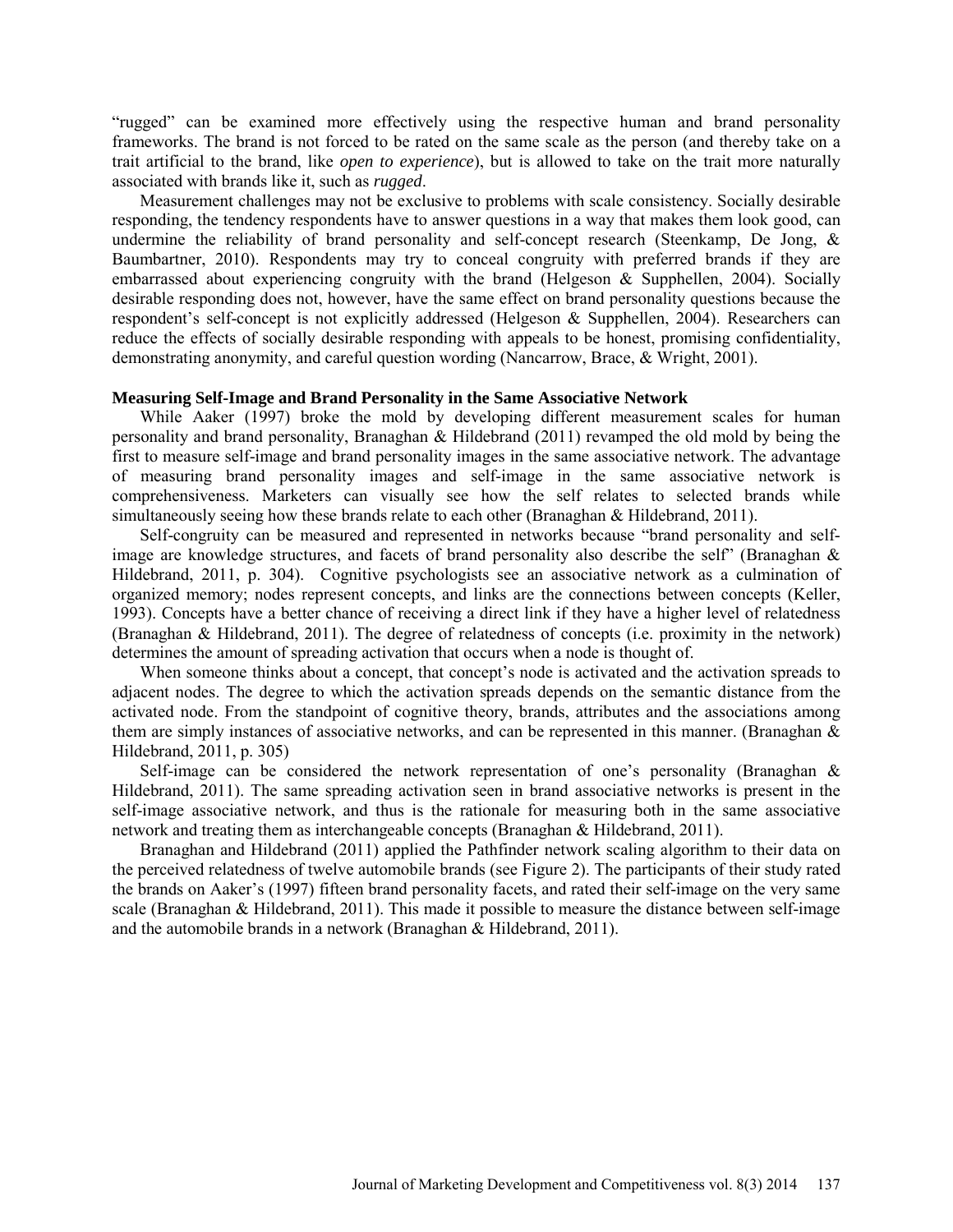## **FIGURE 2**



Figure 2 is a network showing the relationship between the average consumer personality of a group of college students and images of various automobile brands (Branaghan & Hildebrand, 2011, p. 308). The consumer (self) is only one link away from both the Honda Civic and the Toyota Camry, which indicates the consumer shares the same personality attributes, in this case sincerity and competence, with the two brands. The Mazda Miata, Chevy Impala, and Ford Focus are two links away from the self. This representation makes sense because these cars tend to be seen as reliable and moderately priced, certainly vehicles on students' radars. The brands farthest away from the self, and therefore least congruent with the self, are more expensive brands associated with older individuals.

Branaghan and Hildebrand's (2011) research suggested that self-congruity can in fact be measured by geodesic distance, or the number of links between concepts. Their research effectively created the option to transform self-congruity into a tangible map that can be seen and understood by anyone— marketers, managers, CEOs, and customers alike. It is easy to illustrate how brands close to the self will be preferred, while brands farther away in the network will be less desirable. Marketers can use associative networks to gauge a consumer's reaction to the marketing strategy. For example, a marketer might consult an associative network to determine if a certain change in a product's packaging will improve its position in the network or instead increase the number of links between the product and the target consumer's selfimage.

Another exciting possible application of this research lies in market segmentation (Branaghan  $\&$ Hildebrand, 2011). Using associative networks, marketers could look deeper than topical demographic segments and segment consumers according to their networks. Consumers could be targeted and consumer preferences could be determined per deep psychological characteristics instead of solely physical, financial, or geographic ones.

Associative networks could be used in market research to determine before launching a product or brand exactly who will be buying the brand. As will be discussed later, early adopters are influential when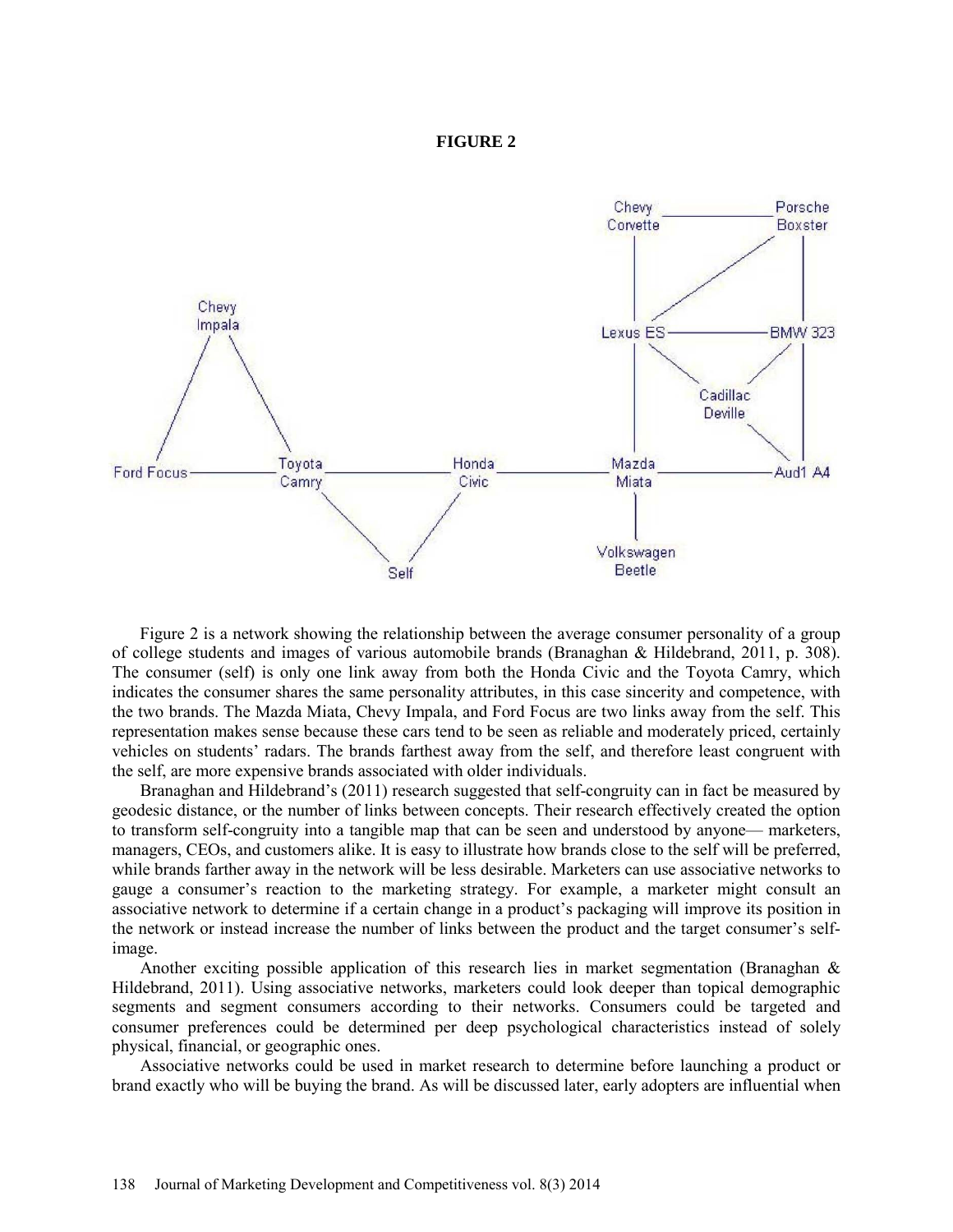it comes to brand image, and using networks to learn about how a brand will be received by consumers can better prepare a brand for launch and alert managers of potential brand image problems.

## **Self-Congruity's Effect on Brand Personality**

Like that of Aaker (1999; 1997), all research consistent with self-congruity theory considers selfcongruity to be at least partially a function of brand personality (Govers & Mugge 2004; Sirgy 1982; Sirgy 1979; Dolich 1969; Levy, 1959), and holds that brand choice reveals the personality of the consumer (Sirgy 1979). But researchers have thus far failed to explore the possibility that the reverse is also true; that is, brand personality is a function of self-congruity. In other words, the extent to which consumers see a brand as having a personality congruent with their own self-image can influence the brand's perceived personality. There is room for research considering a dynamic, two-way relationship between brand personality and self-congruity.

Conventional thought is brand personality is determined by factors such as advertising, price, and other marketing associations, all of which are under the control of marketing managers (Sirgy, et al., 1997; Plummer, 1984). This paper proposes to make a contribution to this list of brand personality determinants by suggesting self-congruity is a determining factor of brand personality.

Helgeson and Supphellen (2004) examined the relationship between brand personality and selfcongruity, but their research focused mainly on whether the two constructs are empirically discriminant, which they were indeed found to be, and also spoke to the moderating effect of socially desirable responding. It was Phau & Lau (2001) who pioneered the idea that consumers can influence how a brand personality is perceived, rather than the traditional thought that brand personality is solely the creation of marketers and advertisers and is exclusively dependent on their actions and intentions.

When consumers build a trusting relationship with a brand as a result of a favorable perception of the brand, they are likely to form a preference for the brand (Phau & Lau, 2001). This initial favorable perception of a brand could be attributed to self-congruity between the consumer and the brand. Once brand preference is developed, consumers will "reinforce positive attitudes (which include their personality) on to the brand" (Phau & Lau, 2001, p. 429-429). Put another way, high brand preference skews perceived brand personality; consumers will see what they want to see in a brand's personality. Interaction between brand and consumer not only causes the consumer to actively receive the personality projected by the brand, but the consumer's personality can be transmitted to the brand, changing or replacing the existing brand personality (Phau & Lau, 2001).

Past research has shown that individuals can transform the social meanings of objects (Phau & Lau, 2001). Consumers tend to see their own behavior and judgments as normal and alternative behavior as uncommon or inappropriate, a concept known as *egocentric attribution* or *false consensus* (Berkowitz, 1977). The specific image an individual attributes to a brand is affected by his or her egocentricity, a person's tendency to assume that the personality of a product he or she uses must necessarily be similar to his or her own personality (Sirgy, 1982). For example, say a woman sees herself as fashionable and trendy. When she buys a new article of clothing, she will assume that the item she buys will be trendy because she herself is trendy, and the product she buys must possess the same qualities she does. On a macro scale, egocentricity could lead to brand image change. Marketers must be aware of egocentricity and other brand image influencers about to be discussed to prevent unwanted brand image change.

# **INTRODUCING FALSE CONGRUITY AND REAL-IDEAL IMAGE DISCREPANCY**

Brand preference may stem from self-congruity, and Phau and Lau (2001) found that high brand preference affects brand personality. Inversely, self-congruity, according to self-congruity theory, depends on brand personality. And so arises an apparent catch-22; how can self-congruity both shape brand personality and also be, by definition, a product of brand personality?

One possible explanation is *false congruity*, meaning the initial congruity experienced with the brand may be imperfect. Consumers often have imperfect information and their purchases reflect it (Ratchford, 1975). A consumer may come home with a brand that he or she is not congruent with because of a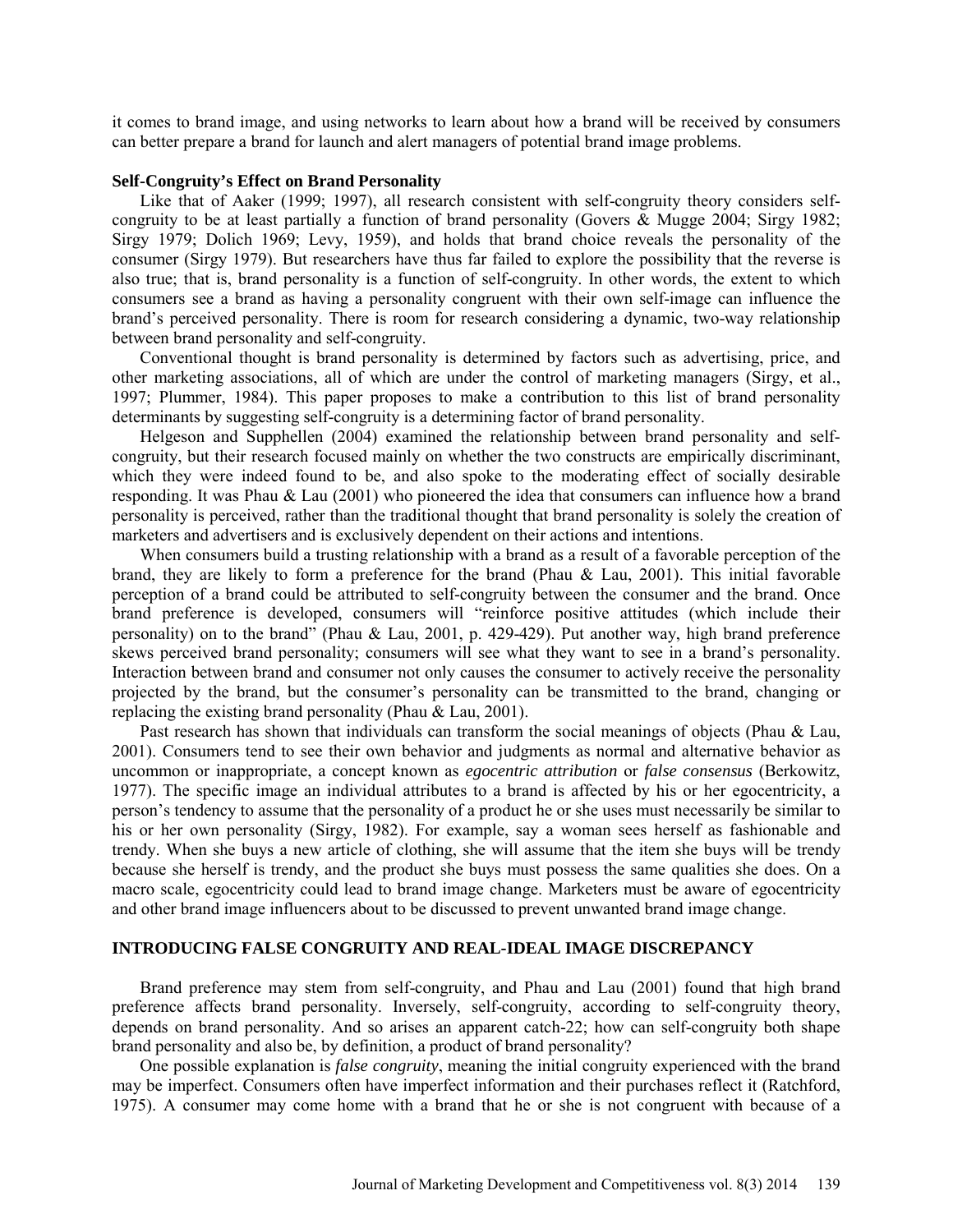misunderstanding. Transmissions are very often unclear and ambiguous (Plummer, 1984). Perhaps a potential customer only catches the first half of a TV commercial and does not receive the entire message, or maybe the ad tries to be funny, provocative, or clever and the intended message is misunderstood. Consumers view brands through a number of filters: experience, perceptions, misconceptions, value systems, and noise (Plummer, 1984). These and other factors (e.g. a lack of advertising, faulty word-ofmouth, or selective attention and retention) could be drivers of skewed perceptions of brand image and false congruity.

The key with false congruity is the congruity the consumer experiences is with a brand personality that is not intended by the marketer. If early adopters consume a brand as a result of false congruity with the brand, the consumer's image will still nonetheless be projected onto the brand (Phau & Lau, 2001), and if subsequent consumers are to experience self-congruity with the brand, it must be with the personality given it by early adopters.

Examples of marketers trying to save their brand image from use by untargeted consumers are Dr. Pepper Ten's "it's not for women" plea or Volkswagen's "it's a boy!" campaign for the 2012 relaunch of the Beetle (Avery, 2012, p. 322). Marketers of both brands may be concerned their target market, men, will not consume their brand if its product-user image is feminine. Avoiding unwanted brand associations is vital to brand positioning. Bosnjak and Brand (2008) stressed the need for marketers to "find an optimal strategy which simultaneously maximizes the closeness to desired symbolic meanings and the distance to undesired symbolic associations. That both aspects are clearly *not just two sides of the same coin,* has been demonstrated in this research" (p. 681).

Ideal congruity may have an even stronger effect on brand attitude than actual self-congruity (Helgeson & Supphellen, 2004), and consumers acting on ideal congruity may cause an undesired change in brand personality. *Real-ideal image discrepancy* describes the case where there is no mistake in brand personality and the consumer experiences ideal or ideal social congruity with the brand, but there is a discrepancy between his or her real self-image and his or her ideal or ideal social self-image. The terms *real self-image* and *actual self-image* have been used interchangeably in the literature (Dolich, 1969; Sirgy, 1982). Both terms are used to describe how consumers believe they are in reality, as opposed to how they wish they were (ideal self), how they believe others see them (social self), or how they think they should be (ought self). For the purposes of this paper, actual self-image refers to how consumers believe they are in reality (the traditional definition), and real self-image refers to the image consumers project to others in reality, or how others see them. Real self-image is distinguishable from social selfimage in that social self-image refers to the image one *believes* others have of him or her, and real selfimage is the image others *actually* have of the individual.

When early adopters acting on ideal congruity consume a brand, they project their real personality not their ideal one—onto the brand and the brand image may change as a result, as in the case of false congruity. For example, a company may launch a new line of sunglasses aimed at teenagers. But to this company's dismay, the first to pick up their sunglasses (i.e., the early adopters) are middle-aged consumers looking for products that will project a youthful image. When teenagers see their parents' generation wearing the brand, they may form an unfavorable image of the brand. Instead of the sunglasses' image being projected onto the middle-aged consumers, the reverse happens; the sunglasses are seen as having a middle-aged user.

Early adopters may also consume an incongruent brand for reasons other than false congruity and real-ideal image discrepancy. Depending on and individual's personality, incongruity produces different reactions. Early adopters and innovators may see incongruity as a challenge rather than a turn off (Hughes & Guerrero, 1971). They may even be out looking for incongruity due to "boredom with equilibrium, a desire to be different, or the adoption of new aspirations" (Hughes & Guerrero, 1971, p. 126). For other consumers incongruity may only produce frustration and destructive behavior, and they may find it a threat to their psychological equilibrium (Hughes & Guerrero, 1971).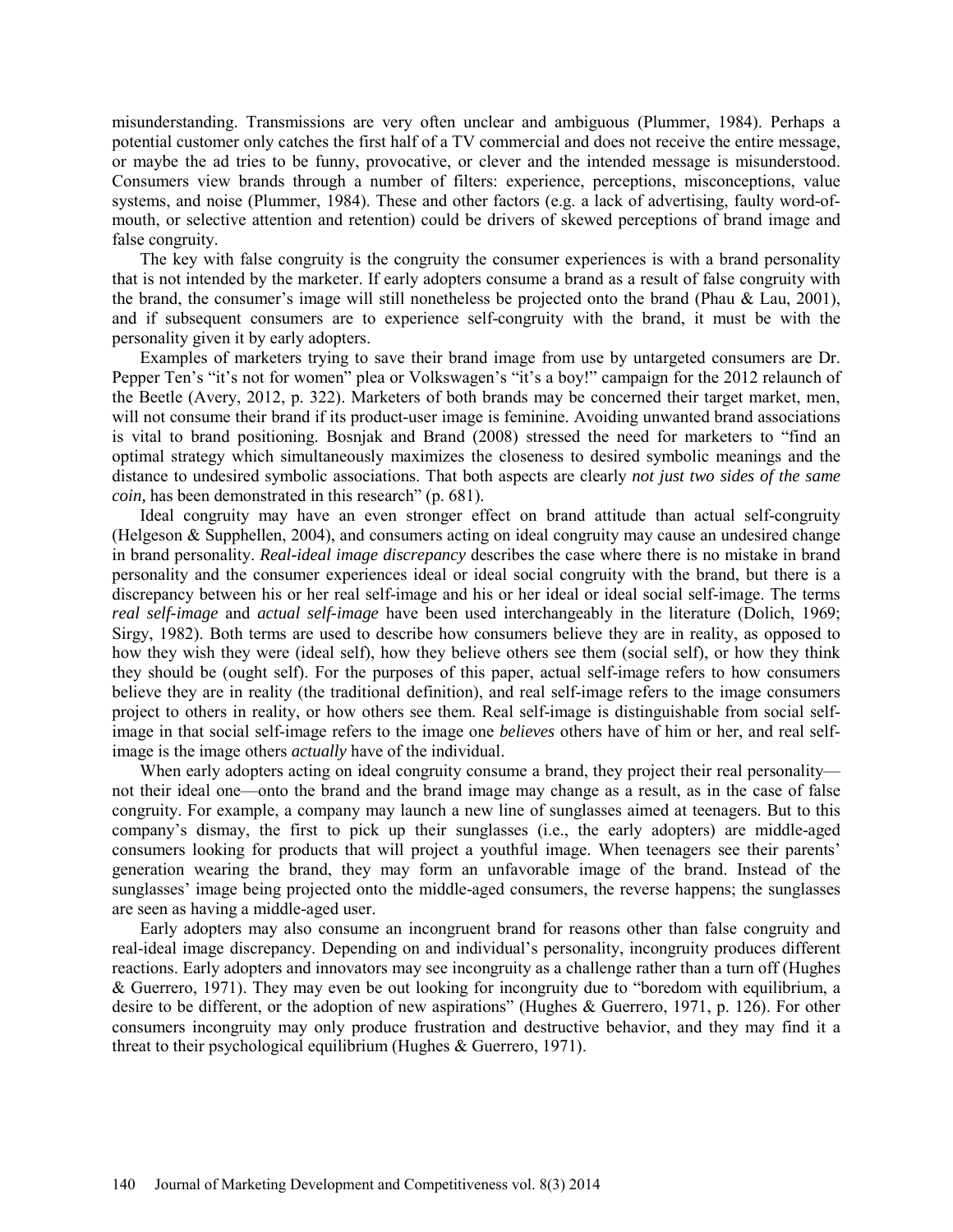#### **LIMITATIONS AND RECOMMENDATIONS**

The majority of this paper was written in the span of one semester, so the relatively short amount of time available did not allow for an actual study to be conducted on how self-congruity affects brand personality. In addition, no funding was available for a formal study. Future research could do what this paper could not and test self-congruity as a determinant of brand personality, and explore further the relationship between self-congruity and brand personality. False congruity and real-ideal image discrepancy could also be the subject of future research. Further research could determine if there is empirical evidence of the existence of false congruity and real-ideal image discrepancy and if their presence is strong enough to affect self-congruity, brand personality, and ultimately consumer choice.

## **CONCLUSIONS**

The relationship between brand personality and self-congruity is anything but static. Self-congruity may be as much a determinant of brand personality as it is a product of brand personality, and marketers must understand this relationship as it applies to their specific brand. Marketers must take care to account for the power consumers have over brand personality. Before launching a brand, marketers should take steps to ensure probable early adopters of their product are indeed the marketers' target consumers. Existing brands should be monitored for brand personality changes due to false congruity, real-ideal image discrepancy, or innovative or creative consumer behavior.

Marketers do need to focus on positioning their brand for the target market, but marketers' attention must not be so narrowly focused as to forget the effect non-targeted users can have on their brand. Brand image is not a *set it and forget it* concept. Brand image should be constantly monitored for undesired change. A healthy brand image may depend on it.

## **REFERENCES**

- Aaker, J. L. (1999). The malleable self: the role of self-expression in persuasion. *Journal of Marketing Research, 36,* 45-57.
- Aaker, J.L. (1997). Dimensions of brand personality. *Journal of marketing research, 34,* 347-356.
- Aguirre-Rodriguez, A., Bosnjak, M., & Sirgy, M. J. (2012). Moderators of the self-congruity effect on consumer decision-making: a meta-analysis. *Journal of Business Research, 65,* 1179-1188.
- Avery, J. (2012). Defending the markers of masculinity: consumer resistance to brand gender-bending. *Intern. J. of Research in Marketing, 29,* 322-336.
- Barone, M. J., Shimp, T. A., & Sprott, D. E. (1999). Product ownership as a moderator of self-congruity effects. *Marketing Letters, 10,* 75-85.
- Barrick, M. R., & Mount, M. K. (1991). The big five personality dimensions and job performance: a meta-analysis. *Personnel Psychology,* 44.
- Berkowitz, L. (1977). *Advances in Experimental Social Psychology.* New York: Academic Press, Inc.
- Boksberger, P., Dolnicar, S., Laesser, C., & Randle, M. J. (2011). Self-congruity theory: to what extent does it hold in tourism? *Journal of Travel Research, 50,* (5), 454-456.
- Bosnjak, M., & Brand, C. (2008). The impact of undesired self-image congruence on consumption-related attitudes and intentions. *International Journal of Management, 25,* 673-683.
- Branaghan, R. J., & Hildebrand, E. A. (2011). Brand personality, self-congruity, and preference: a knowledge structures approach. *Journal of Consumer Behavior, 10,* 304-312.
- d'Astous, A., & Levesque, M. (2003). A scale for measuring store personality. *Psychology & Marketing, 20,* (5), 455-469.
- Dolich, I. J. (1969). Congruence relationships between self images and product brands. *Journal of Marketing Research, 6,* 80-84.
- Epstein, S. (1992). The cognitive self, the psychoanalytic self, and the forgotten selves. *Psychological Inquiry, 3,* 34-37.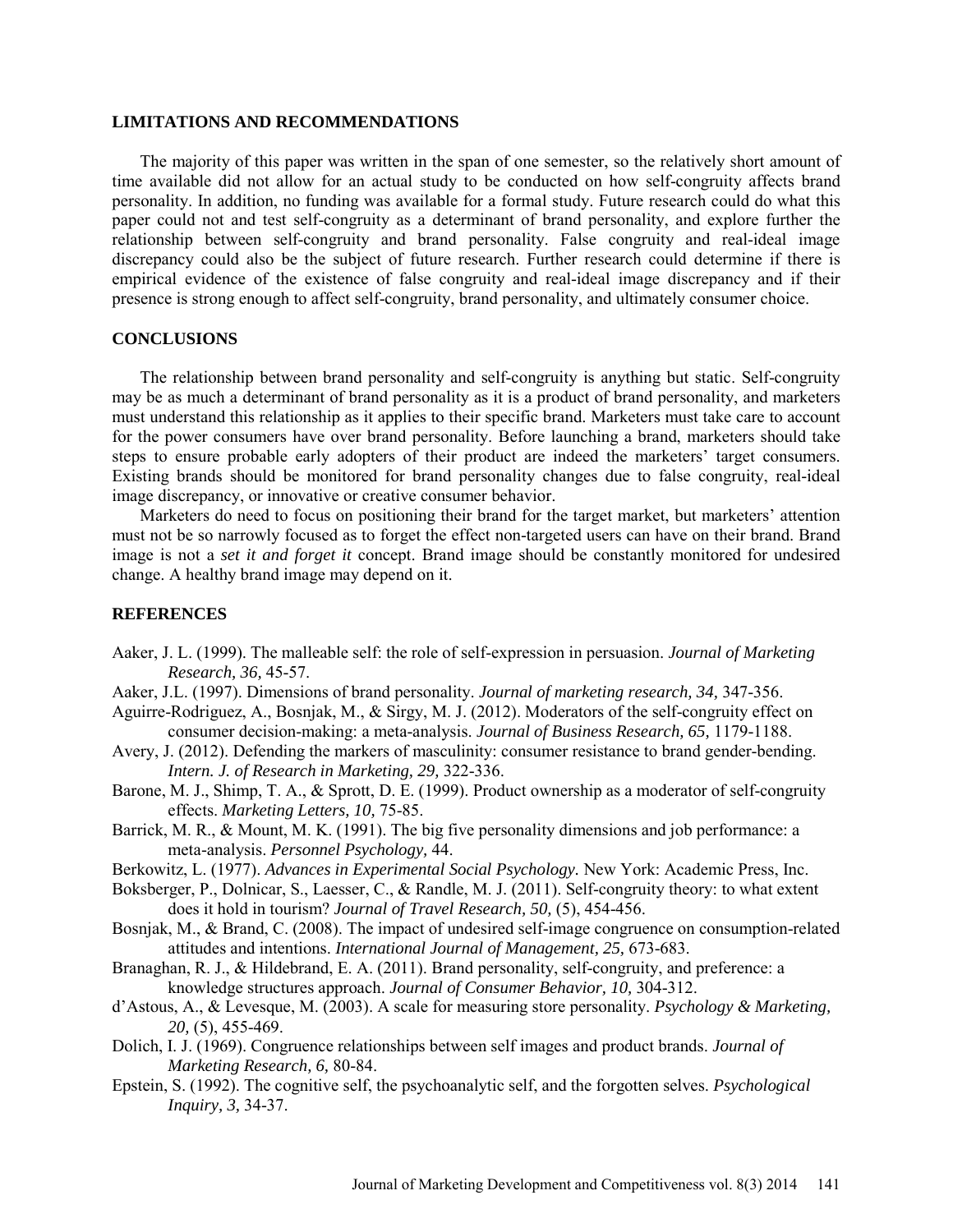Gardner, B. B., & Levy, S. J. (1955). The product and the brand. *Harvard Business Review,* 33-39.

- Govers, P. C. M., & Mugge, R. (2004). 'I love my jeep, because it's tough like me', The effect of product-personality congruence on product attachment. *Proceedings of the Fourth International Conference on Design and Emotion*, Aren Kurtgozu, Ankara, Turkey.
- He, H., Mukherjee, A. (2007). I am, ergo I shop: does store image congruity explain shopping behaviour of Chinese consumers? *Journal of Marketing Management, 23,* 443-460.
- Helgeson, J.G., & Supphellen, M. (2004). A conceptual and measurement comparison of self-congruity and brand personality: the impact of socially desirable responding. *International Journal of Market Research, 46.*
- Hong, J.W., & Zinkhan, G. M. (1995). Advertising effectiveness: the influence of congruency, conspicuousness, and response mode. *Psychology & Marketing, 12,* 53-77.
- Hughes, G. D., & Guerrero, J. L. (1971). Automotive self-congruity models reexamined. *Journal of Marketing Research, 8,* 125-127.
- Johar, J. S., & Sirgy, M. J. (1989). Positioning models in marketing: toward a normative-integrated model. *Journal of Business and Psychology, 3,* 475-485.
- Johar, J. S., & Sirgy, M. J. (1991). Value-expressive versus utilitarian advertising appeals: when and why to use which appeal. *Journal of Advertising, 20,* 23-33.
- Kassarjian, H. H. (1971). Personality and consumer behavior: a review. *Journal of Marketing Research, 8,* 409-418.
- Katz, D. (1960). The functional approach to the study of attitudes. *The Public Opinion Quarterly, 24,*  163-204.
- Keller, K. L. (1993). Conceptualizing, measuring, and managing customer-based brand equity. *Journal of Marketing, 57,* 1-22.
- Lefkoff-Hagius, R., & Mason, C. H. (1993). Characteristic, beneficial, and image attributes in consumer judgments of similarity and preference. *Journal of Consumer Research, 20,* 100-110.
- Levy, S. J. (1959). Symbols for sale. *Harvard Business Review, 37,* 117-124.
- Lindquist, J. D. (1974-1975). Meaning of image: a survey of empirical and hypothetical evidence. *Journal of Retailing, 50,* 29-38, 116.
- Martineau, P. (1958). The personality of the retail store. *Harvard Business Review, 36,* 47-55.
- Mazodier, M., & Merunka, D. (2011). Achieving brand loyalty through sponsorship: the role of fit and self-congruity. *Journal of the Academy of Marketing Science, 40,* 807-820.
- McCracken, G. (1989). Who is the celebrity endorser? Cultural foundations of the endorsement process. *Journal of consumer research, 16,* 310-311.
- Mugge, R. (2007). *Product attachment*. (Doctoral dissertation).
- Mugge, R., Schifferstein, H. N. J., & Schoormans, J. P. L. (2008). Product attachment and satisfaction: the effects of pleasure and memories. *European Advances in Consumer Research, 8,* 325-331.
- Nancarrow, C., Brace, I., & Wright, L. T. (2001). Tell me lies, tell me sweet little lies: dealing with socially desirable responses in market research. *The Marketing Review, 2,* 55-69.
- Nolan, K. P., & Harold, C. M. (2010). Fit with what? The influence of multiple self-concept images on organizational attraction. *Journal of Occupational and Organizational Psychology, 83,* 645-662.
- Petty, R. E., & Cacioppo, J. T. (1986). *Communication and persuasion: Central and peripheral routes to attitude change*. New York: Springer-Verlag.
- Petty, R. E., Cacioppo, J. T., & Schumann, D. (1983). Central and peripheral routes to advertising effectiveness: the moderating role of involvement. *Journal of Consumer Research, 10,* 135-146.
- Phau, I., Lau, K. C. (2001). Brand personality and consumer self-expression: single or dual carriageway?. *Brand Management, 8,* 428-444.
- Plummer, J. T. (1984-1985). How personality makes a difference. *Journal of Advertising Research, 24,*  27-31.
- Puzakova, M., Kwak, H., & Rocereto, J. F. (2009). Pushing the envelope of brand and personality: antecedents and moderators of anthropomorphized brands. *Advances in Consumer Research, 36,*  413-420.